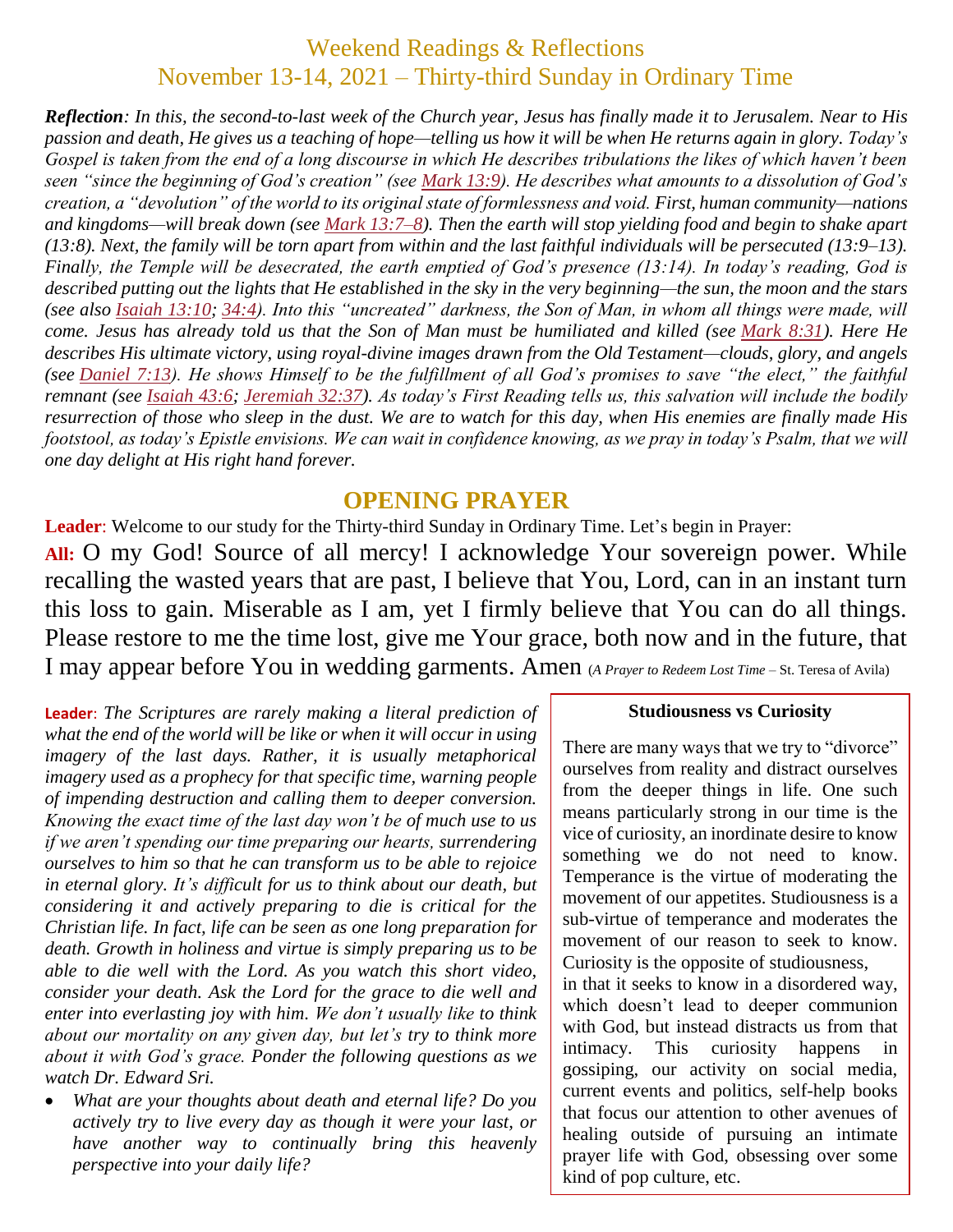### **FIRST READING** ~ 1 Daniel 12:1-3 ~

In those days, I Daniel, heard this word of the Lord: "At that time there shall arise Michael, the great prince, guardian of your people; it shall be a time unsurpassed in distress since nations began until that time. At that time your people shall escape, everyone who is found written in the book. "Many of those who sleep in the dust of the

earth shall awake; some shall live forever, others shall be an everlasting horror and disgrace. "But the wise shall shine brightly like the splendor of the firmament, and those who lead the many to justice shall be like the stars forever."

*In the context of the Church's liturgy, the 33rd Sunday is only one week away from the end of the year. Next week is Christ the King. Liturgically we enter an atmosphere of reaching the end of time. Because of this pattern todays readings have an apocalyptic atmosphere of end time struggle and judgement.*

*Daniel means 'My judge is God'. The Book of Daniel is written during a time of great persecution when Antiochus Epiphanes is forcing Jews to convert to pagan gods. Here is the first time in Hebrew scriptures that a resurrection of the faithful is mentioned. God is the master of history. All those in the book who shine brightly and lead people on the way to justice will be like stars living forever.*

 *Examine your own life How would the statement 'my judge is God' shape your life? Antiochus may not be forcing you to eat pigs flesh (abhorrent and unclean to Jews) but what idols or practices are you subtly invited to 'eat'*?

**SECOND READING** ~ 2 Hebrews 10:11-14, 18 ~ Brothers and sisters: Every priest stands daily at his

ministry, offering frequently those same sacrifices that can never take away sins. But this one offered one

sacrifice for sins, and took his seat forever at the right hand of God; now he waits until his enemies are made his footstool. For by one offering he has made perfect forever those who are being consecrated. Where there is forgiveness of sin, there is no longer offering for sin.

*The Letter to the Hebrews concludes. We are taught about the sacrifice of Jesus fulfilling and finishing the Old Testament sacrifices. Notice the image of the Old Testament Priest 'standing' and working each day. Jesus, after the sacrifice of the cross, now being 'seated' and waiting for the time of gathering. Consider the victory and offer of forgiveness that has taken place on the cross. Imagine a winning sports team lifting the captain high onto their shoulders with winning trophy held high! This sacrifice of the cross - like a trophy - is held by the priest in the consecration of the bread and wine into the sacrifice and body and blood of Jesus. We stand together rejoicing. And we receive this sacrifice as a sacred forgiveness and communion meal bringing us into a total physical and spiritual union with God and each other.*

 *Do you see the depth and great celebration taking place at Mass? What would you like to learn more about? Who could you ask?*

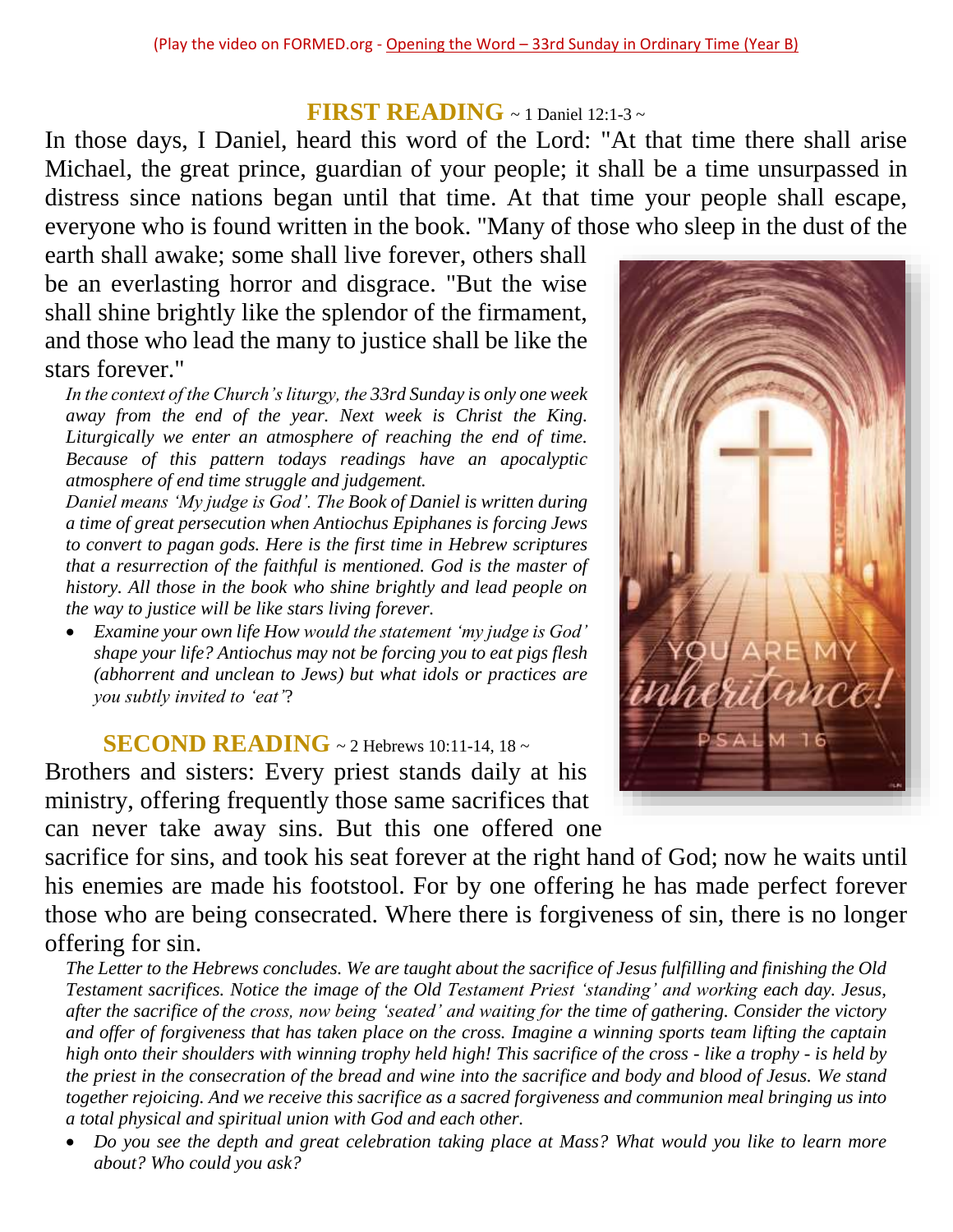#### **GOSPEL** ~ Mark 13:24-32 <sup>~</sup>

Jesus said to his disciples: "In those days after that tribulation the sun will be darkened, and the moon will not give its light, and the stars will be falling from the sky, and the powers in the heavens will be shaken. "And then they will see 'the Son of Man coming in the clouds' with great power and glory, and then he will send out the angels and gather his elect from the four winds, from the end of the earth to the end of the sky. "Learn a lesson from the fig tree. When its branch becomes tender and sprouts leaves, you know that summer is near. In the same way, when you see these things happening, know that he is near, at the gates. Amen, I say to you, this generation will not pass away until all these things have taken place. Heaven and earth will pass away, but my words will not pass away. "But of that day or hour, no one knows, neither the angels in heaven, nor the Son, but only the Father."

*The Book of Daniel and The Book of Revelation are apocalyptic writings unveiling a vision of what will take place at the end of time. Each Gospel inserts some apocalyptic passages pointing toward that final day. The images of the sun darkened, stars falling, heavenly struggle, share a cosmic event affecting all of creation.* 

- *Have you noticed that at the crucifixion of Jesus these images appear? Could this mean that the final event and struggle and victory has taken place on the cross? Could this be why the early disciples were so expectant of Jesus' return before this generation passed away?*
- *Why the delay in the second coming is a question asked by Christians? Why is Jesus sitting waiting in heaven as portrayed in Hebrews? The Gospel points to a gathering of the elect from the four corners of the earth. Will this require all the earth to hear the message of Jesus? Is Jesus lazy on a heavenly chair or waiting urgently to work in the Church, in the sacraments, in each disciple, winning the world heart by heart?*
- *How do you understand Christian waiting for the second coming?*
- *That day or hour is unknown. That it will happen is certain, when it will happen is uncertain. Consider a spiritual practice of imagination prayer. Present yourself to Jesus at the end of time. What does he say? What do you say?*



### **MEDITATION**

Do you recognize the signs of God's kingdom - signs that point to his power and action in our lives and in the world around us? The Lord Jesus came to bring us the kingdom of God and to set us free from bondage to sin, death, and destruction and from the powers of the evil one who tempts us through lies and deception. Jesus told his first